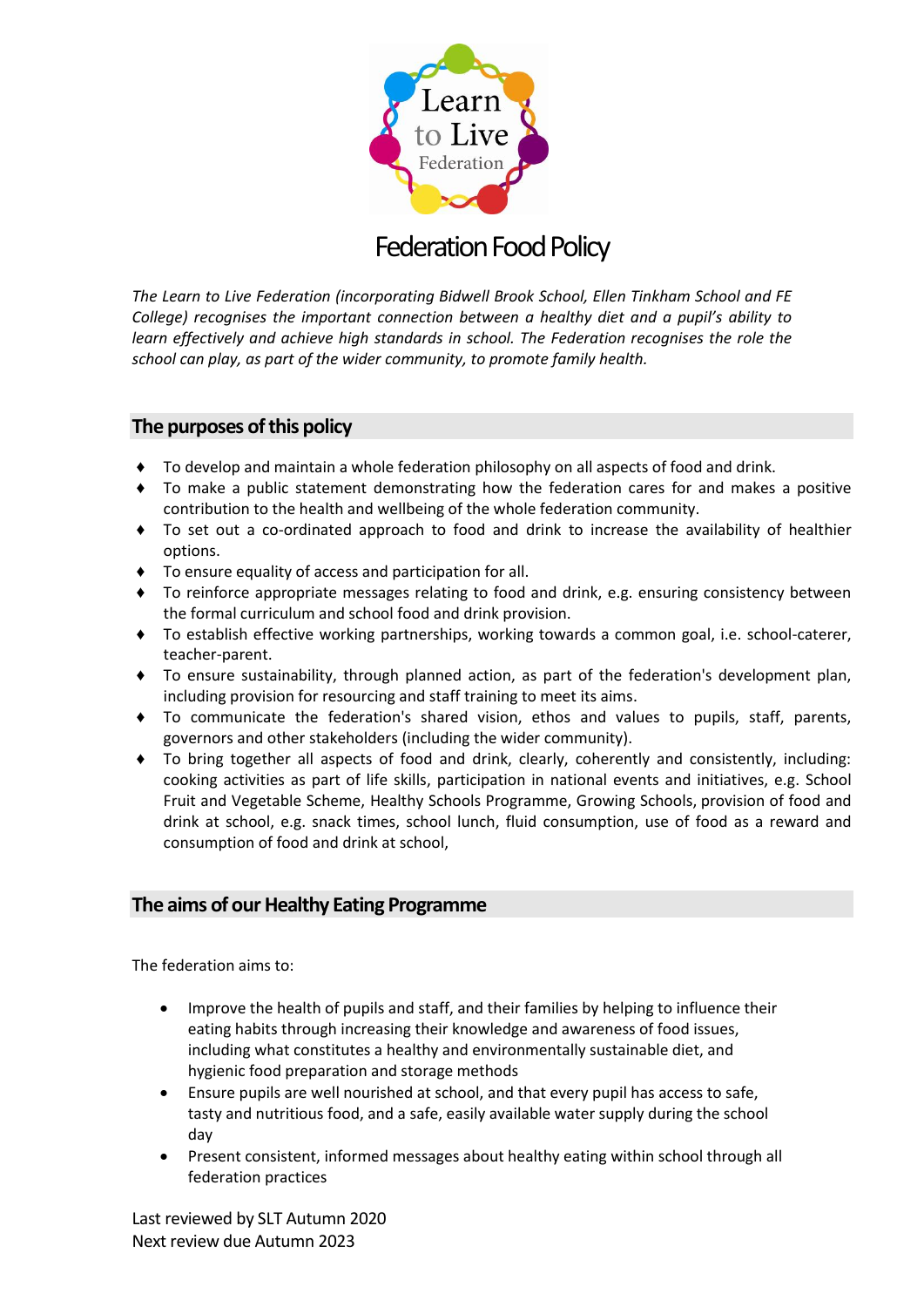- Ensure that food provision in the schools reflect the medical and ethical requirements of pupils and staff, for example medical, allergenic, religious, ethnic and vegetarian needs
- Ensure the provision and consumption of food is an enjoyable and safe experience

The federation will work towards these aims in partnership with the parents/carers.

The food and nutrition element within the PSHE and Citizenship programme focuses on the four strands of the national curriculum framework:

|           | • Personal development | Making choices, responsibilities                                               |
|-----------|------------------------|--------------------------------------------------------------------------------|
| $\bullet$ | Active citizens        | preparing to play an active role as citizens                                   |
|           | • Health and safety    | developing a healthy, safer lifestyle                                          |
| $\bullet$ | Relationships          | developing good relationships and respecting the<br>differences between people |

# **Morals and values framework and ethos of the federation statement**

The food and nutrition education element of the Science, Geography, RE, PSHE and Citizenship, and DT programmes will reflect the federation's over-arching aims, and demonstrate and encourage the following values:

- respect for self
- respect for others
- responsibility for their own actions
- responsibility for their family, friends. school and wider community

# **Equal Opportunities Statement**

The Learn to Live Federation is committed towards equal opportunities in all aspects of school life. All resources used and teaching and learning will support this commitment.

## Ethnic and cultural diversity

Different ethnic and cultural groups may have different attitudes to Healthy Eating. The federation will consult pupils and parents/carers about their needs, take account of their views and promote respect for, and understanding of, the views of different ethnic and cultural groups.

# **Curriculum content**

Topics and themes will be revisited from year to year taking account of the pupils' development and the curriculum.

Healthy Eating is delivered within a whole school approach which includes:

- through planned aspects of PSHE, Science, DT, Geography and RE
- through pastoral time e.g. circle time
- through story time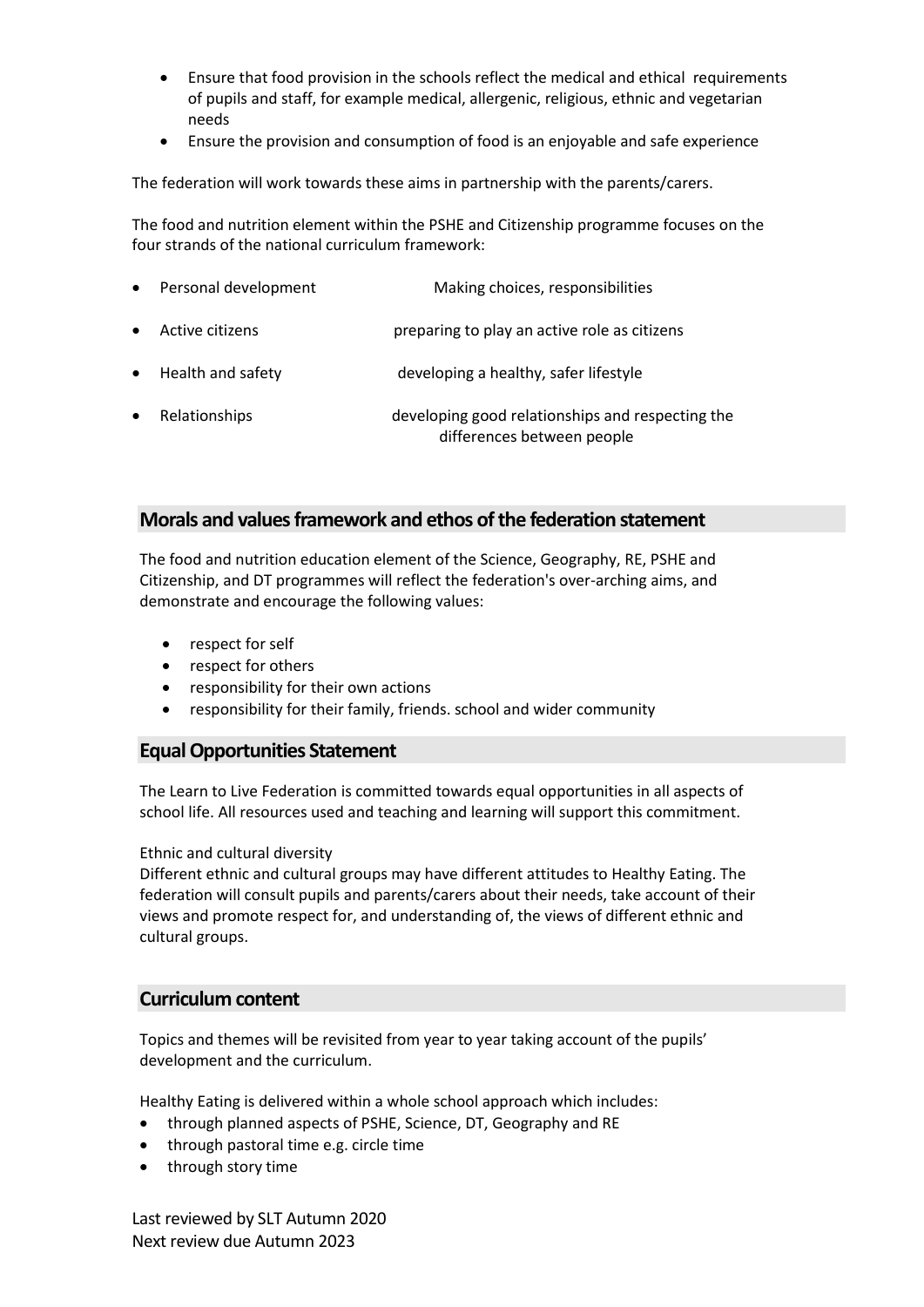- through the personal, social and emotional development area of learning in the foundation stage e.g. fruit at snack times
- through extra-curricular activities e.g. gardening clubs, After School Club.
- through special projects e.g. healthy eating sessions, tasting sessions, competitions
- through individual pupil targets on Home/School Agreement.

## **Organisation**

The food and nutrition element of the formal curriculum will be co-ordinated by the class teachers and key stages teachers in close co-operation with the Senior Management team and Governors.

The programme is occasionally supported by a range of outside organisations and visitors who enhance the delivery of the programme and provide relevant and specialist information.

## **Specific Issues**

#### School Fruit and Vegetable Scheme

The federation is fully involved in the School Fruit and Vegetable Scheme which provides every child aged 4 to 6 with a free piece of fruit.

#### School Meal Provision

Both schools adhere to the Food Schools Standards:-

## **<https://www.foodforlife.org.uk/schools/benefits/school-food-standards>**

Bidwell Brook School has a production kitchen and meals are cooked on site with a high proportion of fresh ingredients and locally sourced meat and produce. At Ellen Tinkham School, the school meals service is contracted out to Devon Norse and food purchased through their agreed providers list. Food is provided which meets the allergenic, vegetarian and medical needs of staff and pupils. Sandwiches, salads, jacket potatoes, fruit and vegetables are readily available for all. Menus are on display in the school and can be sent home, if requested.

At ETS the pupils have lunch in their own classrooms. At Bidwell Brook and ET FE College the pupils eat in the hall. The school council is regularly asked to report on school dinner provision. They occasionally consider the organisation of the dining experience and the food provided.

#### Packed Lunches

Parents/carers are encouraged to provide healthy packed lunches for their children and fizzy drinks, chocolate and sweets are discouraged. Although healthy packed lunches are encouraged we do acknowledge that due to the pupils special needs food can be a difficult issue and that those pupils who choose to bring packed lunches often do so because they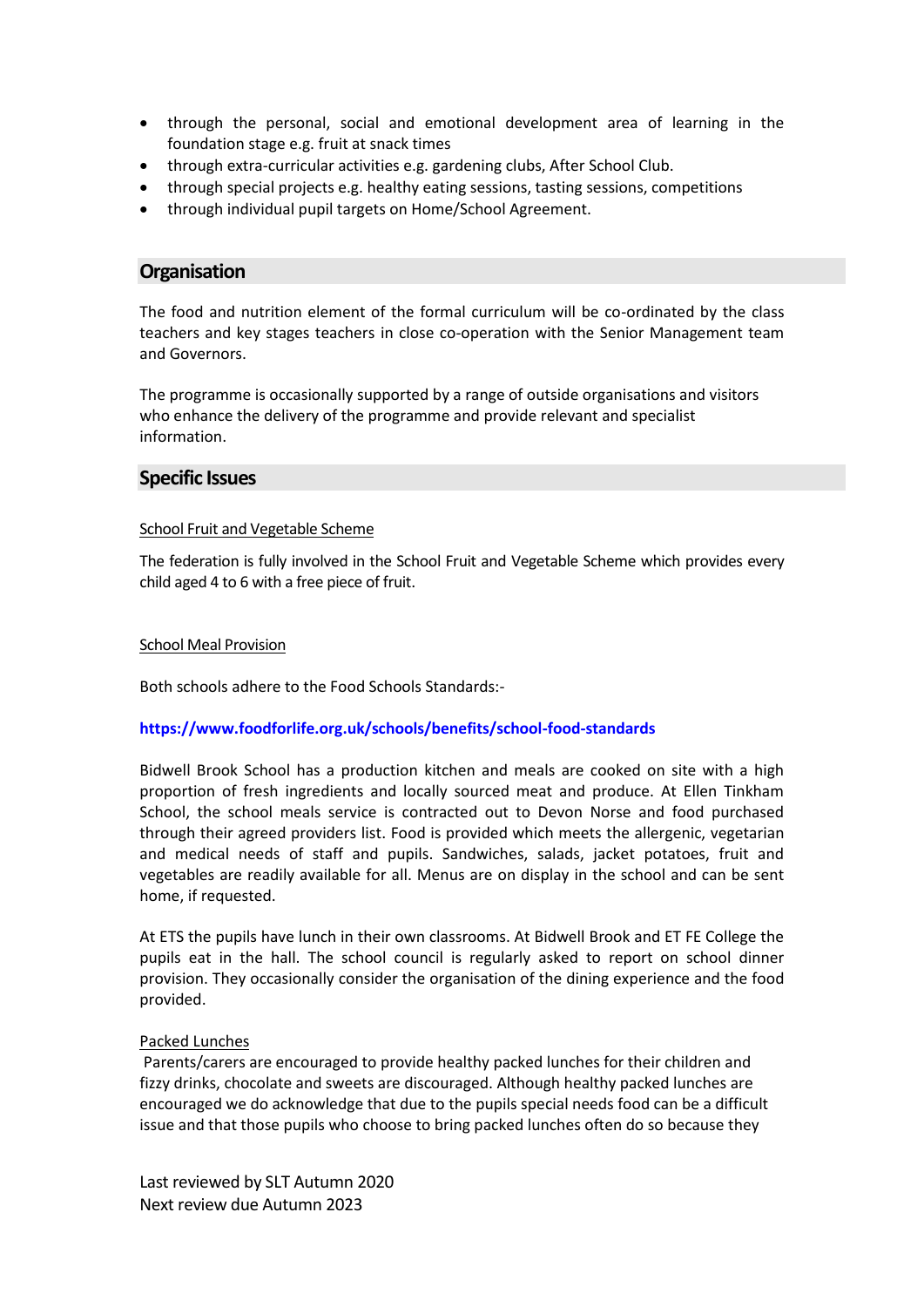have very significant food issues. Nevertheless, with support and encouragement the eating habits of even the most difficult eaters can slowly be changed for the better. With this in mind healthy packed lunch suggestions and reminders will be included in school newsletters at regular intervals. All packed lunches are stored away from direct sunlight at a cool temperature.

#### Water Provision

All pupils have access to drinking water at all times. Pupils are never refused a drink of water when they request one and extra drinks of water are offered during hot weather and during sport activities. Where appropriate pupils are also encouraged to have their own water bottles and consumption is permitted both in the class, and during break and lunchtimes.

#### Snack time

We ask families to send in a piece of fruit. The school will support pupils with providing a piece of fruit for a snack if they regularly come in to school without one.

Confectionary, sweet biscuits and crisps are not provided as part of class snack time but may occasionally be offered as treats e.g. at parties.

Hot drinks may be drunk by pupils who request a hot drink and this is also encouraged as part of life skills in our F.E. department.

Snack time is an important part of our PSHE curriculum, a time when pupils learn many valuable social skills, such as waiting their turn, sharing, communicating preferences etc Where appropriate pupils help to prepare and serve the snacks, and to clear up afterwards.

## Special Events

The federation ensures that good quality, healthy, food options are available at special events. Both pupils and staff birthdays are usually celebrated with a small party. This is very important for our pupils. They learn social skills, they learn about the passing of time and getting older and often it is their only opportunity to celebrate their special day with their friends. At these celebrations we will not provide a cake but healthy options such as a special fruit e.g. fresh pineapple or grapes may be provided. It is important that adults do not make assumptions that only unhealthy foods will be considered a treat by pupils and that there can be another focus of a celebration other than food e.g. games and singing.

#### Cooking

Pupils are charged termly for ingredients, when appropriate.

## Growing Food

Both schools within the Federation (Bidwell Brook School & Ellen Tinkham School) have allotments, and pupils are involved in growing their own fruit, vegetables and herbs.